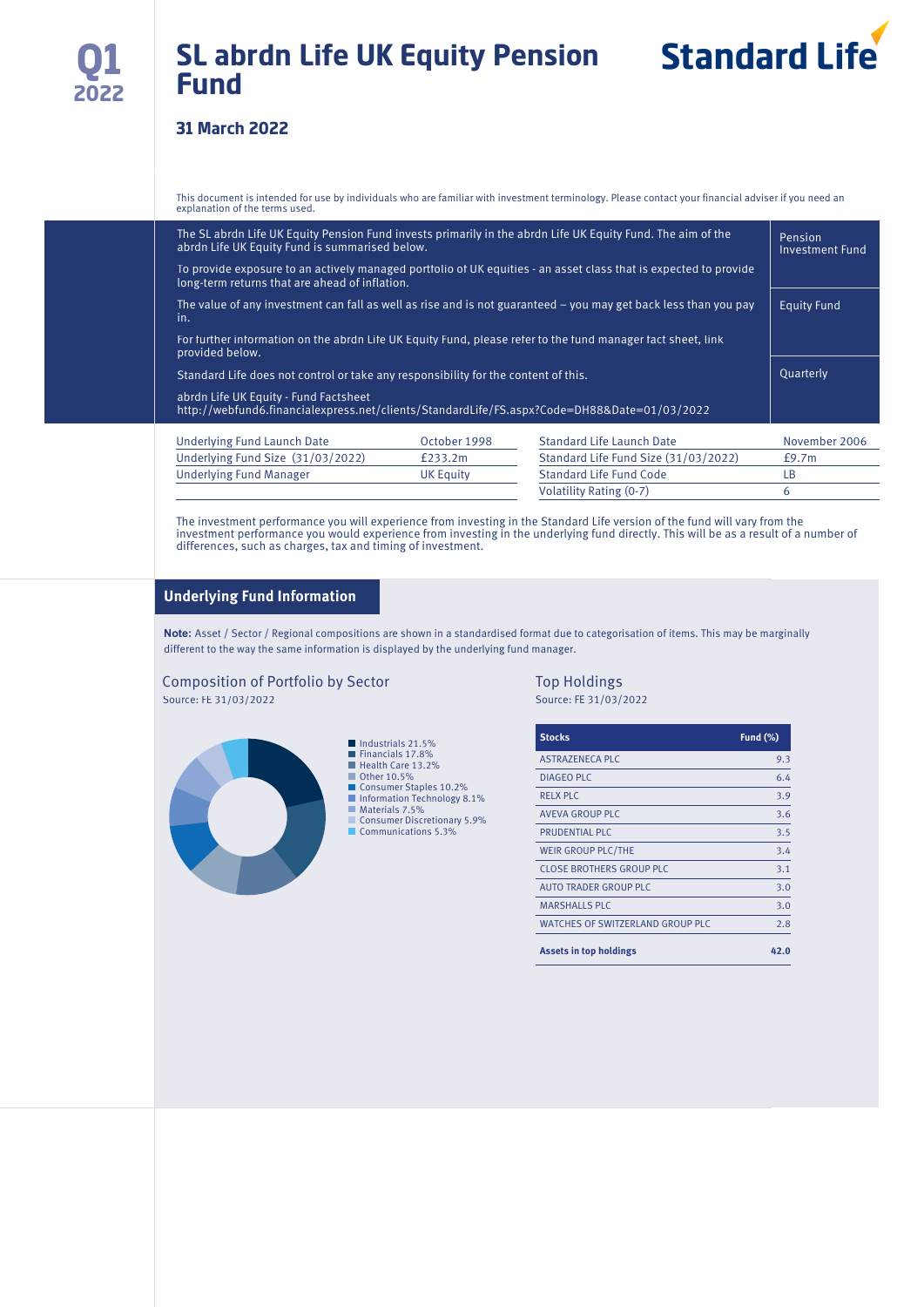## **Fund Performance**

### Year on Year

Source: FE

|                                      | Year to<br>$31/03/2022$ (%) | Year to | Year to<br>31/03/2021 (%) 31/03/2020 (%) | Year to<br>$31/03/2019$ (%) | Year to<br>31/03/2018 (%) |
|--------------------------------------|-----------------------------|---------|------------------------------------------|-----------------------------|---------------------------|
| SL abrdn Life UK Equity Pension Fund | $-3.9$                      | 31.7    | $-12.8$                                  | 7.8                         | $-0.5$                    |
| <b>ABI UK All Companies</b>          | 5.4                         | 35.5    | $-21.0$                                  | 2.6                         | 1.0                       |

Price Indexed

Source: FE



Figures quoted are calculated over the stated period on a bid to bid basis with gross income reinvested and are based on units which contain an Annual Management Charge (AMC) of 1.30% and Additional Expenses of 0.00%, i.e. a Total Fund Charge of 1.30%. For the relevant charges on your policy, including any rebates or discounts that may apply, please refer to your policy documentation.

31/03/2017 - 31/03/2022 Powered by data from FE

SL abrdn Life UK Equity Pension Fund ABI UK All Companies

### Cumulative Performance

Source: FE

|                                      | 3 Months (%) | 1 Year (%) | 3 Years (%) | 5 Years (%) |
|--------------------------------------|--------------|------------|-------------|-------------|
| SL abrdn Life UK Equity Pension Fund | $-11.2$      | $-3.9$     | 10.4        | 18.4        |
| <b>ABI UK All Companies</b>          | $-4.4$       | 5.4        | 12.8        | 16.8        |

**Notes:** The information shown relates to the past. Past performance is not a guide to the future. The value of your investment can go down as well as up. For the relevant charges on your policy please refer to your policy documentation.

Where a fund holds overseas assets the Sterling value of these assets may rise and fall as a result of exchange rate fluctuations.

**Definition:** Volatility Rating - The volatility rating of a fund indicates how much the fund price might move compared to other funds. The higher the volatility rating, the less stable the fund price is likely to be. You can use this to help you decide how much risk you're comfortable taking with your investments. Volatility ratings are calculated on a scale of 0-7.

Money Market - may include bank and building society deposits, other money market instruments such as Certificates of Deposits (CDs), Floating Rate Notes (FRNs) including Asset Backed Securities (ABSs) and allowances for tax, dividends and interest due if appropriate.